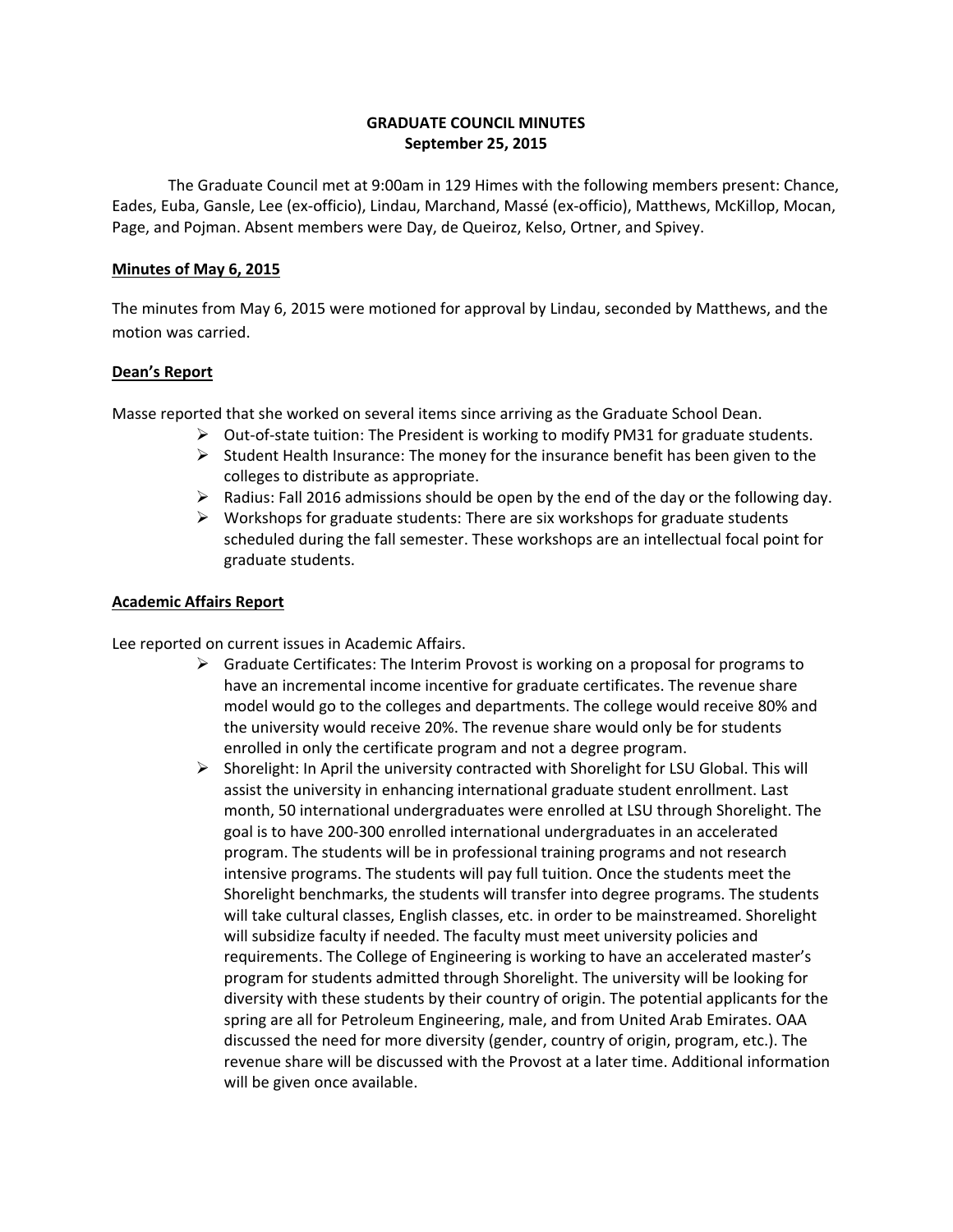### **Chairs Report**

No report.

### **Old Business**

Policy on Certificates: The Graduate School Staff is working on revisions to the document and will be submitted to the Graduate Council for approval at a later date.

SPESS Changes: The Graduate Council requested clarity from the department. Who will decide if a student is on the non-thesis track? The word "usually" should be removed from: "A thesis is *usually* required for the degree." The council will vote after the department submits answers to their questions.

### **New Business**

Plant Pathology name change: The department requests the graduate program name be changed from Plant Health to Plant Pathology and Crop Physiology. Chance moved to approve the request, Marchand seconded, and the motion was carried.

Film Theory and Production Minor: The Film Theory and Production minor is an interdisciplinary program. The minor will require 12 hours. Lee noted that this is a collaboration of programs and topics. McKillop suggested changing Anthropology and Sociology (ethnographic film) to include archaeology. Marchand motioned to approve, Mocan seconded, and the motion was passed.

ETD-"principal author" defined: Matthews mentioned his student encountered specific problems this summer with submitting his dissertation. Last year the Graduate Council addressed that published work added in a thesis or dissertation as a chapter was allowed if mainly the student's work, in a collaborative effort, and a notation needed to be in the appendix. The student needs to be the principal author in order for the published work to be added as a chapter; however, "the first listed" was added to the ETD guidelines. What does it mean to be the principal author and should it be defined? The concern is of copyright and intellectual property issues. McKillop stated that a letter to the copyright holder requesting permission to reprint and the response must be in the appendix. A footnote on the first page where the information is in the document should state that permission was granted, what journal it was printed in, and when was it published. The advisor should attach a statement to be included in the appendix. The first author is not always the principal author and this varies across fields. Matthews moved to state that the student must play a serious significant role in the published document; the co-authors are aware that the student is publishing the information in a thesis or dissertation; and the committee and advisor make a statement that the student could use the information. The Graduate Council decided to charge the Graduate School with revising the ETD guidelines and to bring forward to the Graduate Council for approval. Matthews and McKillop will work on wording to send to Massé. The issue was tabled until the Graduate School submits a revised ETD guidelines document.

 requested clarification from the departments. If the courses are all existing courses, why is Certificate in Teaching and Learning for Healthcare Professionals: The Graduate Council additional development necessary? Will this certificate be an online only certificate? The college deans and department chairs will need to submit approval for this certificate. Eades mentioned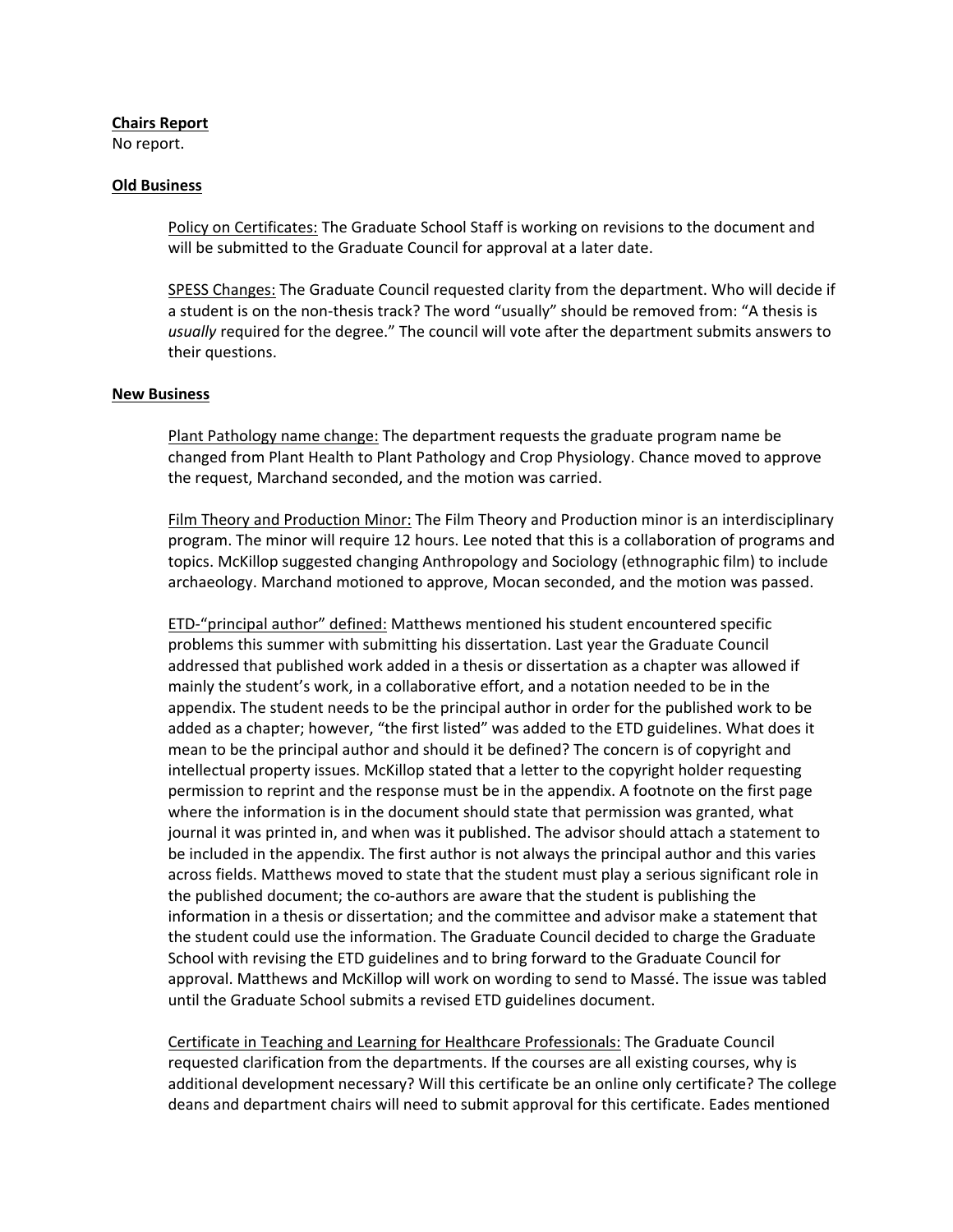that this certificate will allow national recruitment to a specific group of people. It will be professional development for those already teaching in healthcare. The Graduate Council will vote once the departments submit additional information.

Fall Commencement Guidelines: Graduate Council members were asked to sign up to attend their individual college ceremonies for fall commencement in December.

Nutrition and Food Sciences MS and PhD program: The School of Nutrition and Food Sciences proposed a new degree since the Human Ecology (Division of Human Nutrition and Food) and Food Sciences degrees were combined. The degrees were proposed to be in Food and Nutritional Sciences. Chance moved to approve both the master's and doctoral degree name changes, Euba seconded, and the motion was carried.

Nutrition and Food Sciences concentrations: The School of Nutrition and Food Sciences requested four concentrations for the new Food and Nutritional Sciences degrees. The concentrations are for both the master's and doctoral degrees. The concentrations are Human Nutrition, Molecular Nutrition, Food Science and Technology, and Food and Bioprocessing Systems. Matthews motioned to approve, Chance seconded, and the motion was passed.

Agricultural and Extension Education-PhD: Agricultural & Extension Education and Evaluation submitted a letter of intent to develop a PhD in Agricultural and Extension Education. Eades moved to approve the letter of intent and to send it to Academic Affairs, Lindau seconded, and the motion was accepted.

Master of Music changes: The School of Music requested approval for the Master of Music degree in Music Theory and Musicology to include a non-thesis option. Chance moved to approve, McKillop seconded, and the motion was approved.

Physics posthumous degrees: The Graduate Council approved via email ballot for two Physics doctoral students to be awarded a posthumous degree at the December Commencement.

## **Executive Session**

### **Standing Committee Reports**

**Promotion and Tenure Committee:** No report.

**Graduate Faculty:** No report.

**Awards Committee:** No report.